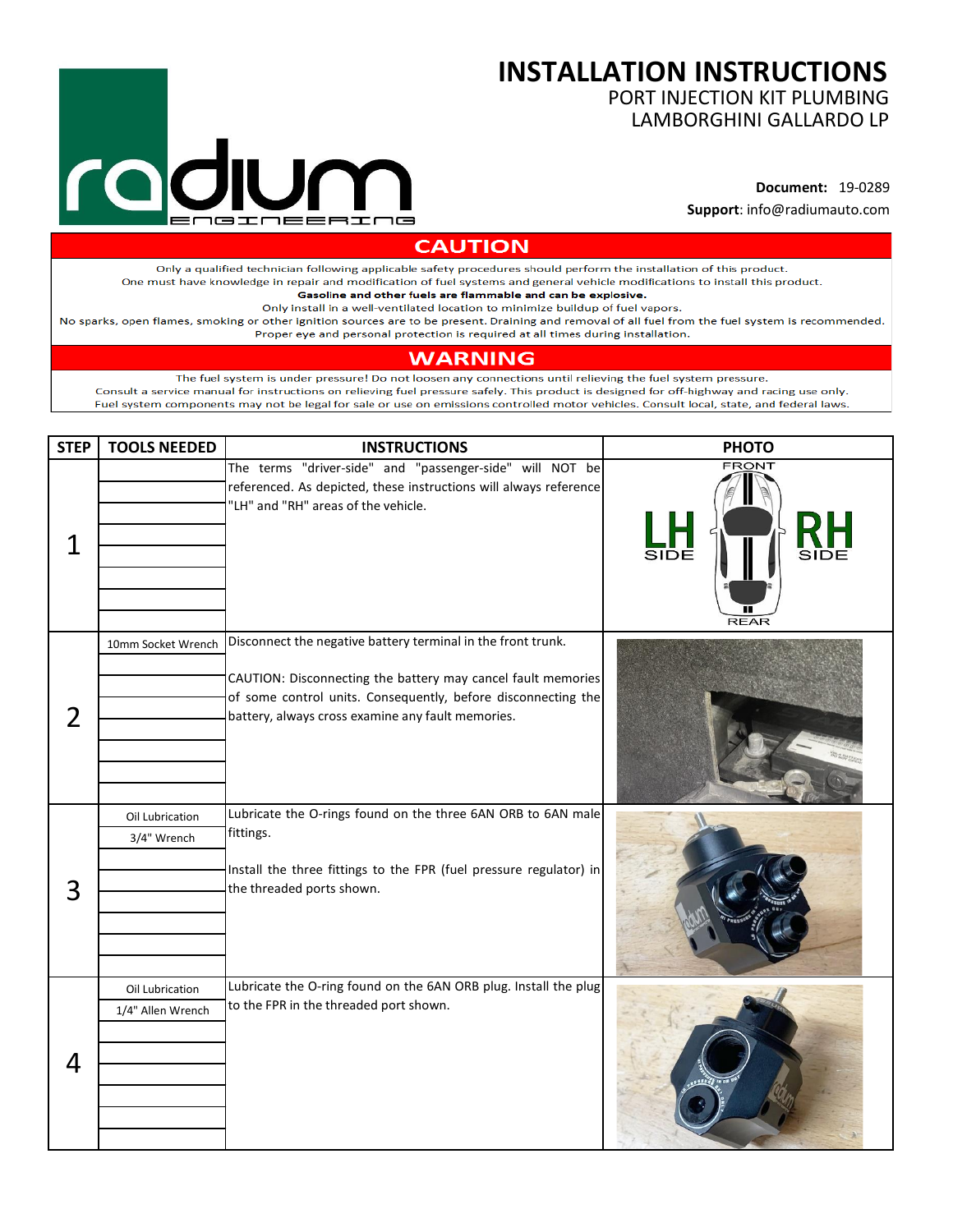| 5  | Oil Lubrication<br>1" Wrench                         | Lubricate the O-ring found on one of the 10AN ORB to 6AN ORB<br>fittings. Install to the fuel filter inlet cap, as shown.                                                                                                               |  |
|----|------------------------------------------------------|-----------------------------------------------------------------------------------------------------------------------------------------------------------------------------------------------------------------------------------------|--|
| 6  | Oil Lubrication                                      | Find the other 10AN ORB to 6AN male fitting and the loose O-<br>ring provided in the kit.<br>Install the O-ring to the 6AN male side of the fitting, as shown.                                                                          |  |
| 7  | Oil Lubrication<br>5/16" Allen Wrench<br>7/8" Wrench | Lubricate the O-ring found on the 8AN ORB plug.<br>Find the 4 port manifold provided in the kit. Note that this part is<br>symmetrical.<br>Install the plug and the fitting from the previous step to the 4-<br>port manifold as shown. |  |
| 8  | Oil Lubrication<br>8mm Allen Wrench<br>7/8" Wrench   | Find the 8AN ORB to 6AN ORB swivel fitting and the 8AN ORB to<br>1/8" NPT female fitting provided in the kit. Lubricate the O-rings.<br>Install the fittings to the 4-port manifold as shown.                                           |  |
| 9  | <b>Thread Sealing Paste</b>                          | Apply a sealant on the 1/8" NPT threads found on the fuel<br>pressure gauge.                                                                                                                                                            |  |
| 10 | 7/16" Wrench                                         | Hand tighten the fuel pressure gauge to the port shown.<br>Next, add 1.5 to 3 turns with a wrench.                                                                                                                                      |  |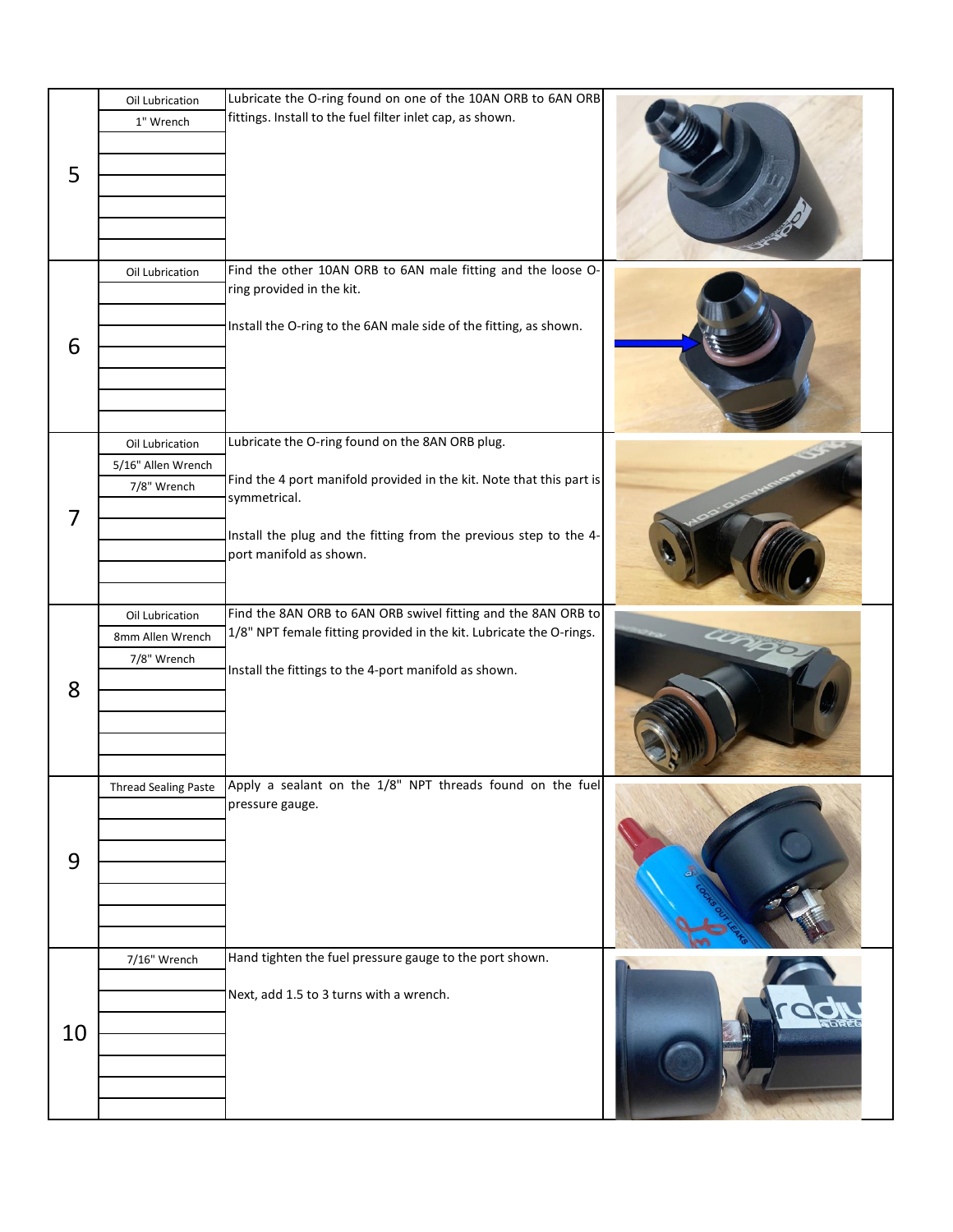|    | 7/8" Wrench          | Secure the FPR to the 4 port manifold, as shown.                                                                                                      |           |
|----|----------------------|-------------------------------------------------------------------------------------------------------------------------------------------------------|-----------|
| 11 |                      |                                                                                                                                                       |           |
|    | Oil Lubrication      | Lubricate the 10AN ORB O-ring on the 4 port manifold.                                                                                                 |           |
|    | $1-1/4"$ Wrench      | Secure the fuel filter to the 4 port manifold, as shown.                                                                                              |           |
| 12 |                      |                                                                                                                                                       |           |
|    | 4mm Allen Wrench     | As shown, secure the fuel filter mount base to the mounting                                                                                           |           |
| 13 | 8mm Wrench           | bracket using the 3 supplied bolts and locking nuts.                                                                                                  |           |
|    | 4mm Allen Wrench     | Secure the FPR to the mounting bracket using the 2 supplied                                                                                           |           |
| 14 | 10mm Wrench          | bolts and flange nuts, as shown.                                                                                                                      |           |
|    | 4mm Allen Wrench     | As shown, secure the billet fuel filter clamp to the fuel filter<br>mount base.                                                                       |           |
| 15 |                      |                                                                                                                                                       | $\bullet$ |
|    | T30 Torx             | Open the rear deck lid.                                                                                                                               |           |
|    | Flathead Screwdriver |                                                                                                                                                       |           |
| 16 |                      | Remove the plastic LH vanity cover.<br>Remove the three M6x1mm bolts from the frame rail.<br>NOTE: The 3 OEM threaded holes depicted will be used for |           |
|    |                      | mounting the Radium Engineering assembly.                                                                                                             |           |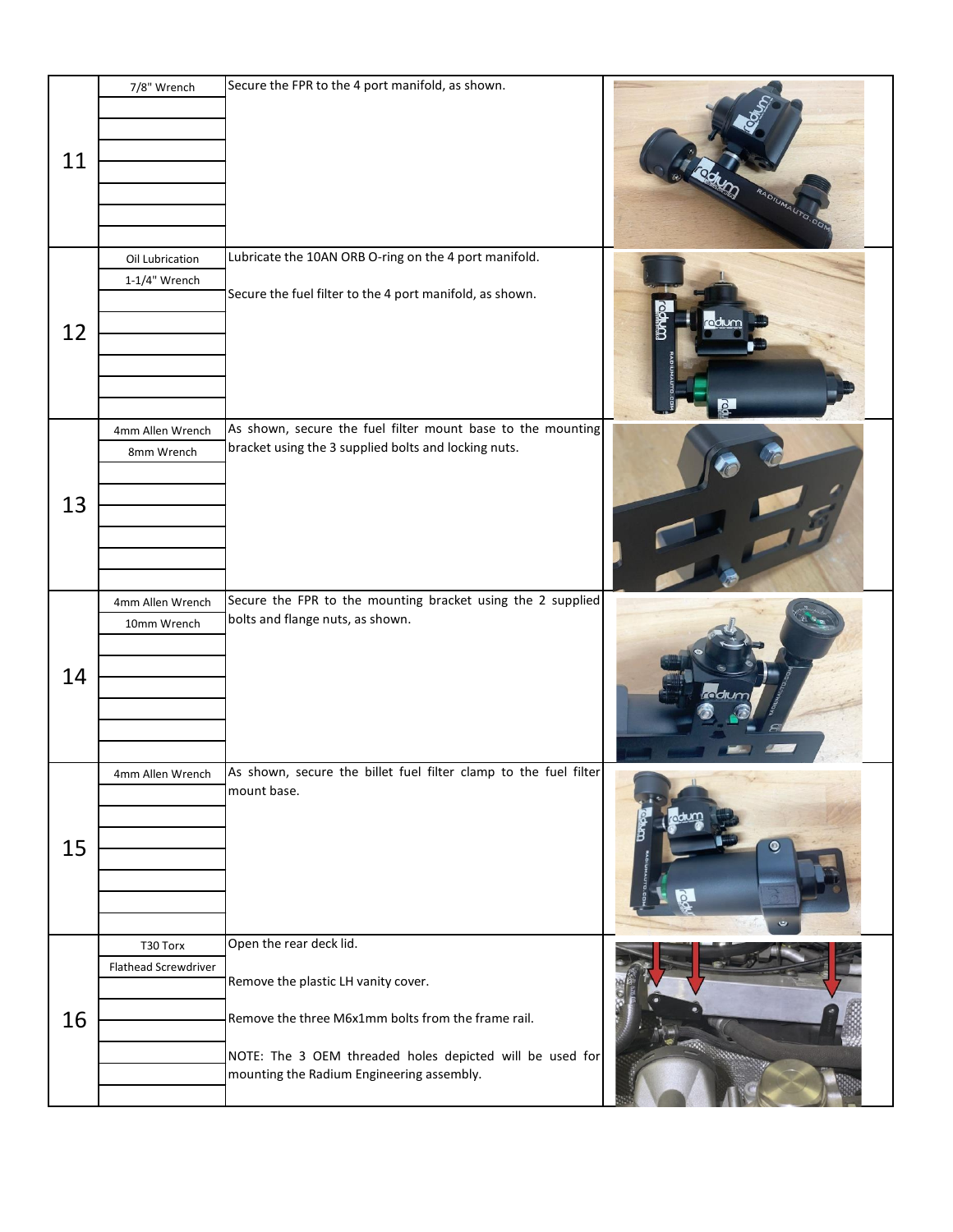| 17 | T30 Torx                                             | Lineup the assembly to the 3 threaded holes and secure using<br>the OEM bolts.                                                                                                                                                                                                                                                                                                                                                                                                |                                             |
|----|------------------------------------------------------|-------------------------------------------------------------------------------------------------------------------------------------------------------------------------------------------------------------------------------------------------------------------------------------------------------------------------------------------------------------------------------------------------------------------------------------------------------------------------------|---------------------------------------------|
| 18 | Oil Lubrication<br>7/8" Wrench<br>5/16" Allen Wrench | NOTE: Port injection fuel rails are not provided in this kit.<br>Radium Engineering recommends P/N: 20-0865 PORT<br><b>INJECTION KIT.</b><br>Install the provided 8AN ORB plugs to the front fuel rail ports<br>(shown right side) and the 8AN ORB to 6AN male fittings to the<br>rear fuel rail ports (shown left side). Be sure to lubricate the O-<br>rings first.                                                                                                         | <b>ADDIOTIOAL</b><br><b>RADIUMALITELERI</b> |
| 19 | 11/16" Wrench                                        | NOTE: A port injection specific fuel pump is not provided in this<br>kit. Radium Engineering recommends P/N: 20-086X-XX FUEL<br><b>HANGER SURGE TANK.</b><br>Find the provided PTFE hose with a 45 degree and a 90 degree<br>hose end that is 30" (763mm) long. NOTE: There are 2 of these<br>PTFE hoses in the kit. Install the 90 degree hose end to the fuel<br>pump outlet (not included). As shown, route and secure the 45<br>degree hose end to the fuel filter inlet. |                                             |
| 20 | 11/16" Wrench                                        | NOTE: A port injection specific fuel pump is not provided in this<br>kit. Radium Engineering recommends P/N: 20-086X-XX FUEL<br><b>HANGER SURGE TANK.</b><br>Find the provided PTFE hose with a straight hose end and a 90<br>degree hose end that is 41" (1041mm) long. Install the 90 degree<br>hose end to the FPR return inlet on the fuel hat (not included).<br>As shown, route and secure the straight hose end to the lower<br>return port on the FPR.                | edlum                                       |
| 21 | 11/16" Wrench                                        | Find the last 2 PTFE hoses provided in the kit. They have identical<br>hose end configurations. However, these PTFE hoses are<br>different lengths. As shown, attach the 45 degree hose ends to<br>the FPR ports.<br>NOTE: For optimal hose routing fitment, install the short hose<br>from the LH fuel rail to the RH (inboard) FPR port. Install the long<br>hose from the RH fuel rail to the LH (outboard) FPR port.                                                      |                                             |
| 22 | 11/16" Wrench                                        | Allow the PTFE hoses to swing around the outer LH side of the<br>engine bay. This hose routing permits engine movement and can<br>also prevent inteference with other common upgrades. Example:<br>Dual Radium Engineering catch cans (shown).<br>Secure the 90 degree hose ends to the rear fuel rail ports.                                                                                                                                                                 |                                             |